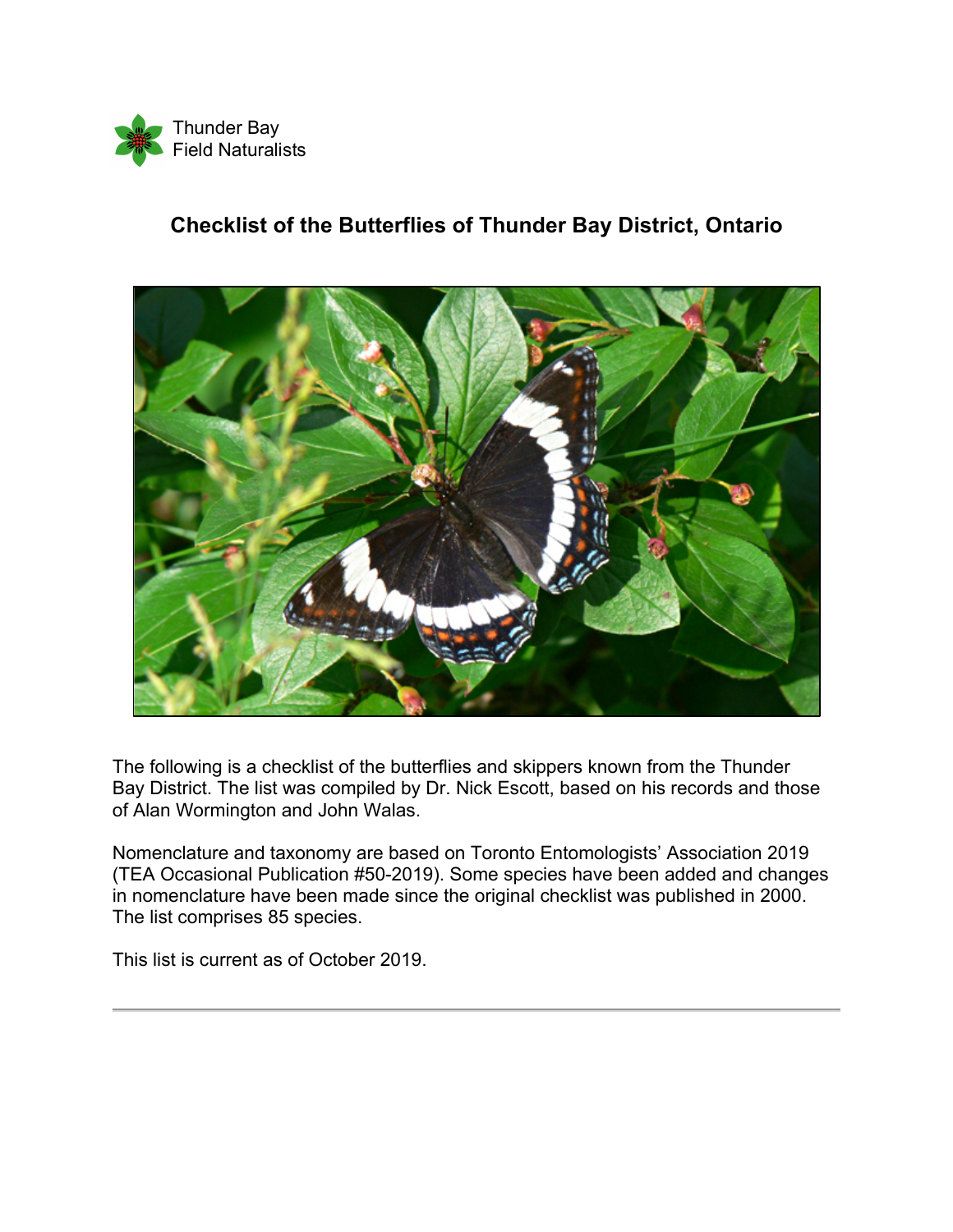| <b>Common name</b>                | <b>Scientific Name</b>      |
|-----------------------------------|-----------------------------|
| <b>SKIPPERS</b>                   | <b>HESPERIIDAE</b>          |
| Northern Cloudywing               | Thorybes pylades            |
| Dreamy Duskywing                  | Erynnis icelus              |
| <b>Grizzled Skipper</b>           | Pyrgus centaureae           |
| <b>Common Checkered Skipper</b>   | Pyrgus communis             |
| <b>Arctic Skipper</b>             | Carterocephalus palaemon    |
| <b>Least Skipper</b>              | Ancyloxypha numitor         |
| European Skipper                  | Thymelicus lineola          |
| <b>Common Branded Skipper</b>     | Hesperia comma              |
| Indian Skipper                    | Hesperia sassacus           |
| Peck's Skipper                    | Polites peckius             |
| Tawny-edged Skipper               | <b>Polites themistocles</b> |
| Long Dash Skipper                 | Polites mystic              |
| <b>Hobomok Skipper</b>            | Poanes hobomok              |
| Dun Skipper                       | Euphyes vestris             |
| Pepper and Salt Skipper           | Amblyscirtes hegon          |
| <b>Common Roadside Skipper</b>    | Amblyscirtes vialis         |
|                                   |                             |
| <b>SWALLOWTAILS</b>               | <b>PAPILIONIDAE</b>         |
| <b>Pipevine Swallowtail</b>       | <b>Battus philenor</b>      |
| <b>Black Swallowtail</b>          | Papilio polyxenes           |
| Old World Swallowtail             | Papilio machaon             |
| <b>Canadian Tiger Swallowtail</b> | Papilio canadensis          |
|                                   |                             |
| <b>WHITES AND SULPHURS</b>        | <b>PIERIDAE</b>             |
| <b>Checkered White</b>            | Pontia protodice            |
| <b>Western White</b>              | Pontia occidentalis         |
| <b>Mustard White</b>              | Pieris oleracea             |
| Cabbage White                     | Pieris rapae                |
| Large Marble                      | Euchloe ausonides           |
| <b>Clouded Sulphur</b>            | Colias philodice            |
| Orange Sulphur                    | Colias eurytheme            |
| <b>Pink-edged Sulphur</b>         | Colias interior             |
| Palaeno Sulphur                   | Colias palaeno              |
| <b>Little Yellow</b>              | Pyrisitia lisa              |
| Dainty Sulphur                    | Nathalis iole               |
|                                   |                             |
| <b>GOSSAMER-WINGS</b>             | <b>LYCAENIDAE</b>           |
| Harvester                         | Feniseca tarquinius         |
| <b>Bronze Copper</b>              | Lycaena hyllus              |
| <b>Bog Copper</b>                 | Lycaena epixanthe           |
| Dorcas Copper                     | Lycaena dorcas              |
| <b>Purplish Copper</b>            | Lycaena helloides           |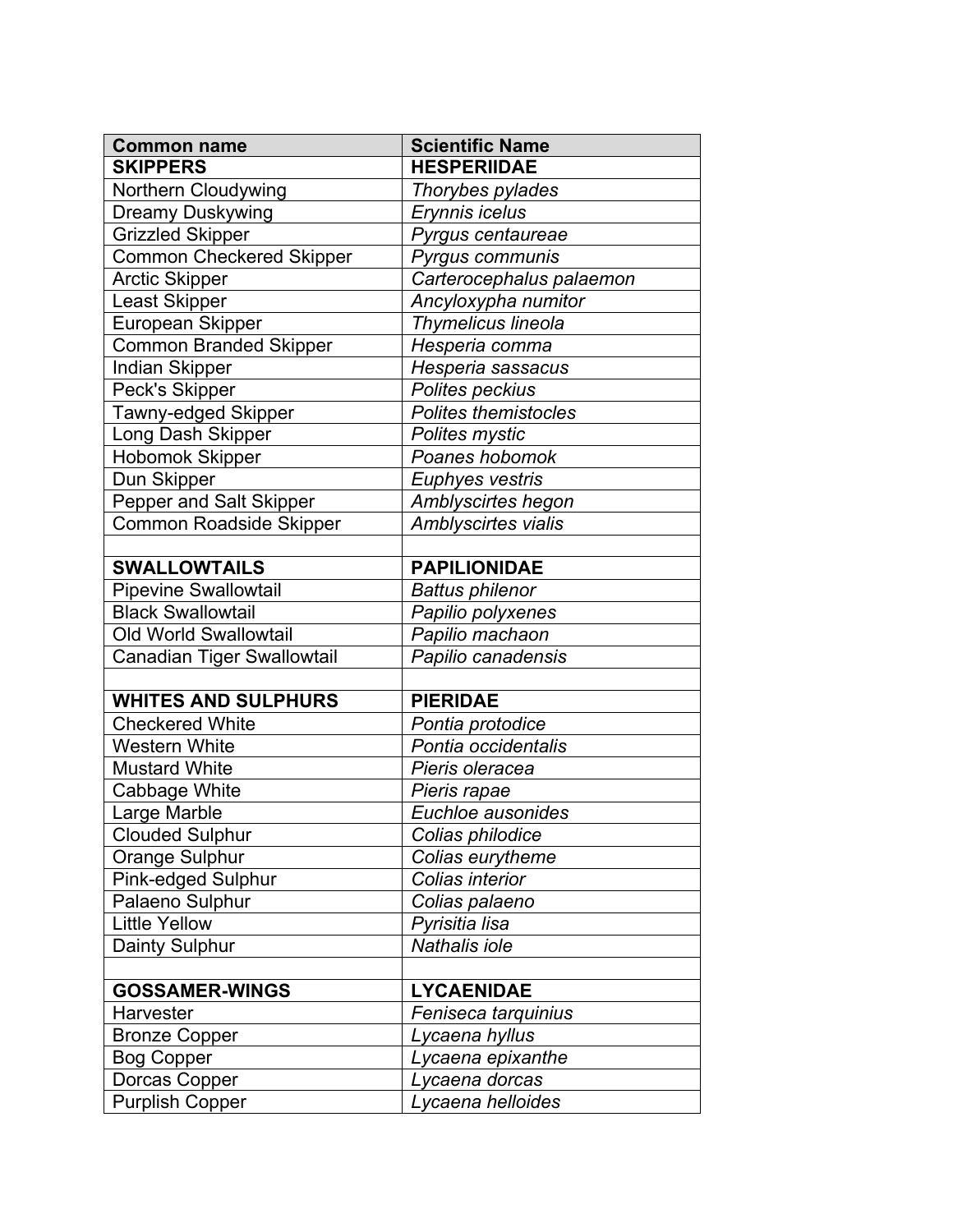| <b>Coral Hairstreak</b>           | Satyrium titus              |
|-----------------------------------|-----------------------------|
| <b>Striped Hairstreak</b>         | Satyrium liparops           |
| <b>Brown Elfin</b>                | Callophrys augustinus       |
| <b>Hoary Elfin</b>                | Callophrys polios           |
| <b>Eastern Pine Elfin</b>         | Callophrys niphon           |
| <b>Western Pine Elfin</b>         | Callophrys eryphon          |
| <b>Eastern Tailed Blue</b>        | Cupido comyntas             |
| <b>Western Tailed Blue</b>        | Cupido amyntula             |
| Northern Azure                    | Celastrina lucia            |
| <b>Summer Azure</b>               | Celastrina neglecta         |
| <b>Silvery Blue</b>               | Glaucopsyche lygdamus       |
| <b>Northern Blue</b>              | Plebejus idas               |
| <b>Greenish Blue</b>              | Plebejus saepiolus          |
|                                   |                             |
| <b>BRUSHFOOTS</b>                 | <b>NYMPHALIDAE</b>          |
| <b>Variegated Fritillary</b>      | Euptoieta claudia           |
| <b>Great Spangled Fritillary</b>  | Speyeria cybele             |
| <b>Aphrodite Fritillary</b>       | Speyeria aphrodite          |
| <b>Atlantis Fritillary</b>        | Speyeria atlantis           |
| <b>Bog Fritillary</b>             | Boloria eunomia             |
| <b>Silver-bordered Fritillary</b> | <b>Boloria</b> selene       |
| <b>Meadow Fritillary</b>          | Boloria bellona             |
| Frigga Fritillary                 | Boloria frigga              |
| Freija Fritillary                 | Boloria freija              |
| <b>Arctic Fritillary</b>          | Boloria chariclea           |
| <b>Silvery Checkerspot</b>        | Chlosyne nycteis            |
| Harris's Checkerspot              | Chlosyne harrisii           |
| <b>Northern Crescent</b>          | Phyciodes cocyta            |
| <b>Tawny Crescent</b>             | Phyciodes batesii           |
| <b>Question Mark</b>              | Polygonia interrogationis   |
| Eastern Comma                     | Polygonia comma             |
| Satyr Comma                       | Polygonia satyrus           |
| Green Comma                       | Polygonia faunus            |
| <b>Hoary Comma</b>                | Polygonia gracilis          |
| Gray Comma                        | Polygonia progne            |
| <b>Compton Tortoiseshell</b>      | Nymphalis I-album           |
| <b>Mourning Cloak</b>             | Nymphalis antiopa           |
| <b>Milbert's Tortoiseshell</b>    | Aglais milberti             |
| American Lady                     | Vanessa virginiensis        |
| Painted Lady                      | Vanessa cardui              |
| <b>Red Admiral</b>                | Vanessa atalanta            |
| Common Buckeye                    | Junonia coenia              |
| <b>White Admiral</b>              | Limenitis arthemis arthemis |
| Viceroy                           | Limenitis archippus         |
| Northern Pearly-Eye               | Lethe anthedon              |